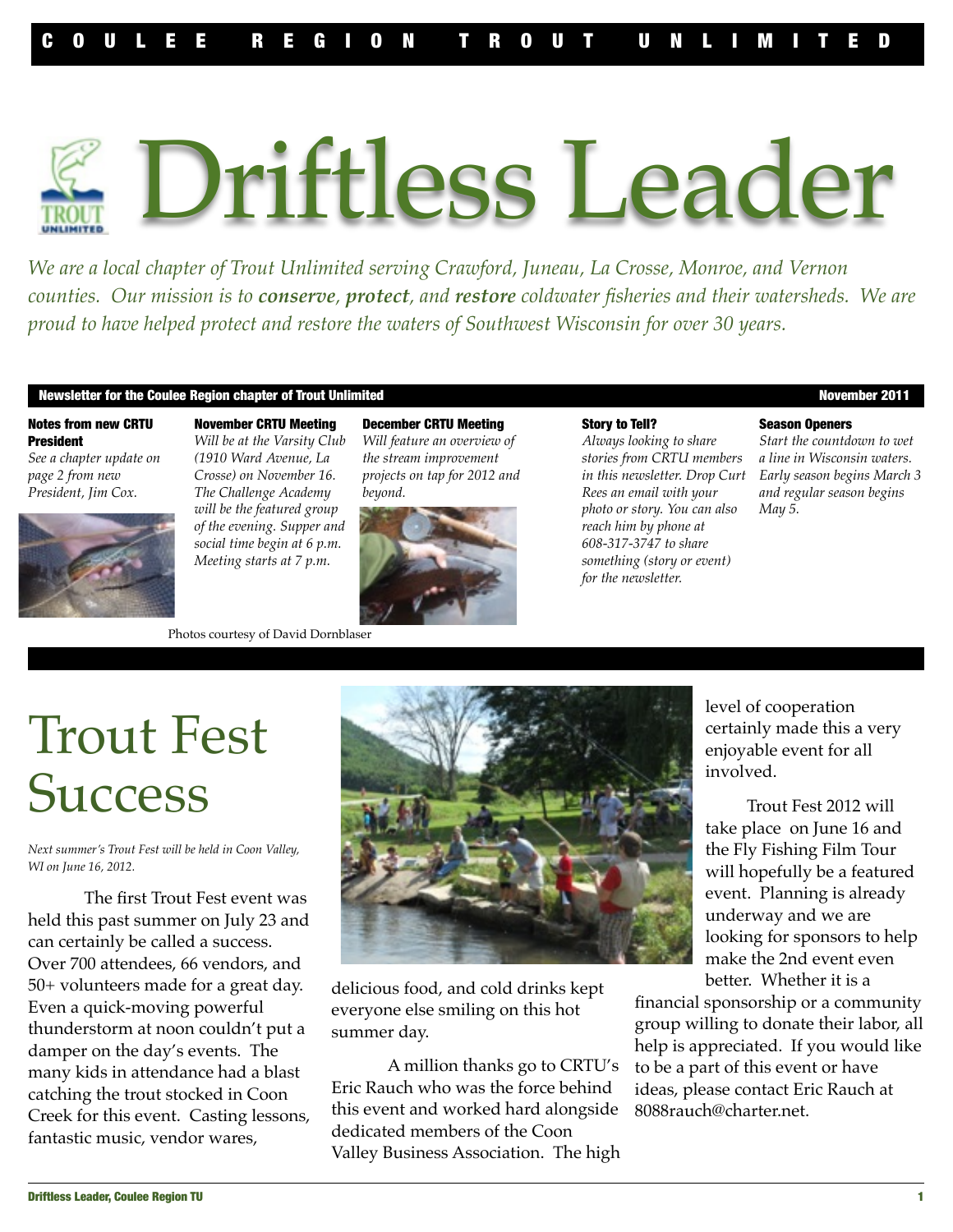#### DRIFTLESS LEADER



## **CRTU Chapter News**

#### Notes from President, Jim Cox

I hope you had a great summer of fishing and plenty of good memories to go along with it. As we start a new year, I would like to introduce myself as the new President. But first and foremost we need to thank Eric Rauch for all of the work that he has done in the past to keep our club going during his term as President. Eric will still be involved with the club as he will now have a little more time to be focusing on Trout Fest in Coon Valley. So the next time you see him at a meeting or on the water, please thank him for all the work he has done in the past to help keep our club going. David Dornblaser is the new chapter Vice President and his energies will be spent on stream restoration and conservation projects. Bob Hubbard is our current chapter Treasurer, but is looking for someone to take over these responsibilities. However, Bob would like to find a new person to take over the Treasurer position. If you have any questions about this position, please speak to Bob and he can help you get started. If you are interested in helping out with organization of the banquet, stream projects, or helping out in any capacity, please let any of the chapter officers know and we can provide details.

The month of September was our first meeting of the year and we talked about some of the projects that we would like to see in the future and how some of the current projects are going. During October's meeting we heard an update on the Reads Creek project from David Dornblaser. Eric Rauch then gave a presentation on fly fishing for muskies. He's very passionate about this type of fishing and it's hard to capture his great talk here in writing. If you want to get a taste for fly fishing for river muskies in Wisconsin, check out the You Tube video "Musky Country: Zero 2 Hero trailer" by user thirdyearff. This video will definitely accelerate your heart rate!



*Last weekend of the year on the La Crosse River Busy vendor tents during Trout Fest 2011 Father and child stalking trout on upper Timber*

#### So What Happens at CRTU Meetings?

We are making a concerted effort to increase attendance at our monthly meetings. We have over 200 members in the chapter, but meeting attendance is usually 10-15 members. Chapter meetings aren't that scary! Meeting nights start at 6 p.m. with supper, beverages, fishing stories, and other chit chat. We take care of some chapter business starting at 7 p.m. and then have a presentation of some sort for another 30 minutes. Most meeting nights wrap up around 8 p.m. If you are looking for a relaxing night out to talk about fishing (honey holes, fly patterns, vacation destinations, etc.), then join us for a meeting this winter.

#### November Meeting

Our next chapter meeting will be on November 16 at the Varsity Club (1910 Ward Avenue) in La Crosse. Supper, beverages, and social hour are from 6-7 p.m. and the meeting itself begins at 7 p.m. Our special presentation will be about the Challenge Academy program and how it benefits from the help of CRTU and also how they will help our restoration/improvement projects.

#### December Meeting

Interested in hearing about upcoming restoration and improvement projects in the Coulee Region? This will be the meeting for you. Driftless Area Project Manager, David Dornblaser, will give an overview of the projects in the pipeline for 2012 and beyond. Like usual, supper and fish talk from 6-7 p.m. Short business meeting and project presentation to begin at 7 p.m.

#### Beaver Patrol

Beavers have been damming up some of the streams in our area. Once the beavers have established an area in which to stay, they tend to stay for awhile. They can cause backups in the water levels and prevent fish from moving up or down streams. The DNR wants to know about any types of these structures being built on any of the streams in our areas. Not because they don't have the proper permits to build a structure and pay a permit fee, of course, but for all of the damage that can



occur from them building the dams. Scot Stewart from the DNR is the contact person to whom you can voice your concern. His number is (608) 273-5967. He has a list of trappers that will trap the beavers and take care of the dams.



#### CRTU T-Shirts

Interested in purchasing a CRTU t-shirt? Prices will be about \$15 and just send Eric Rauch an email with your shirt size. 8088rauch@charter.net

## **2012 CRTU Banquet**

*The 2012 Coulee Region TU banquet will be held on February 24.*

The 2012 Coulee Region TU Banquet will be at Cedar Creek Country Club in Onalaska on February 24. If you know of any business or organization that could donate raffle items or if you come across any bigger items for us to purchase for the banquet, please let an officer know. Please provide the contact information for the person or business that has an item to donate. We will be calling for volunteers to help with the banquet in the near future.

#### **CRTU OFFICERS**

- Jim Cox, President cswoodworking@charter.net
- David Dornblaser, Driftless Area Project Manager driftless@couleestreams.com
- Bob Hubbard, Treasurer
- Curt Rees, Secretary (newsletter editor) curtrees@gmail.com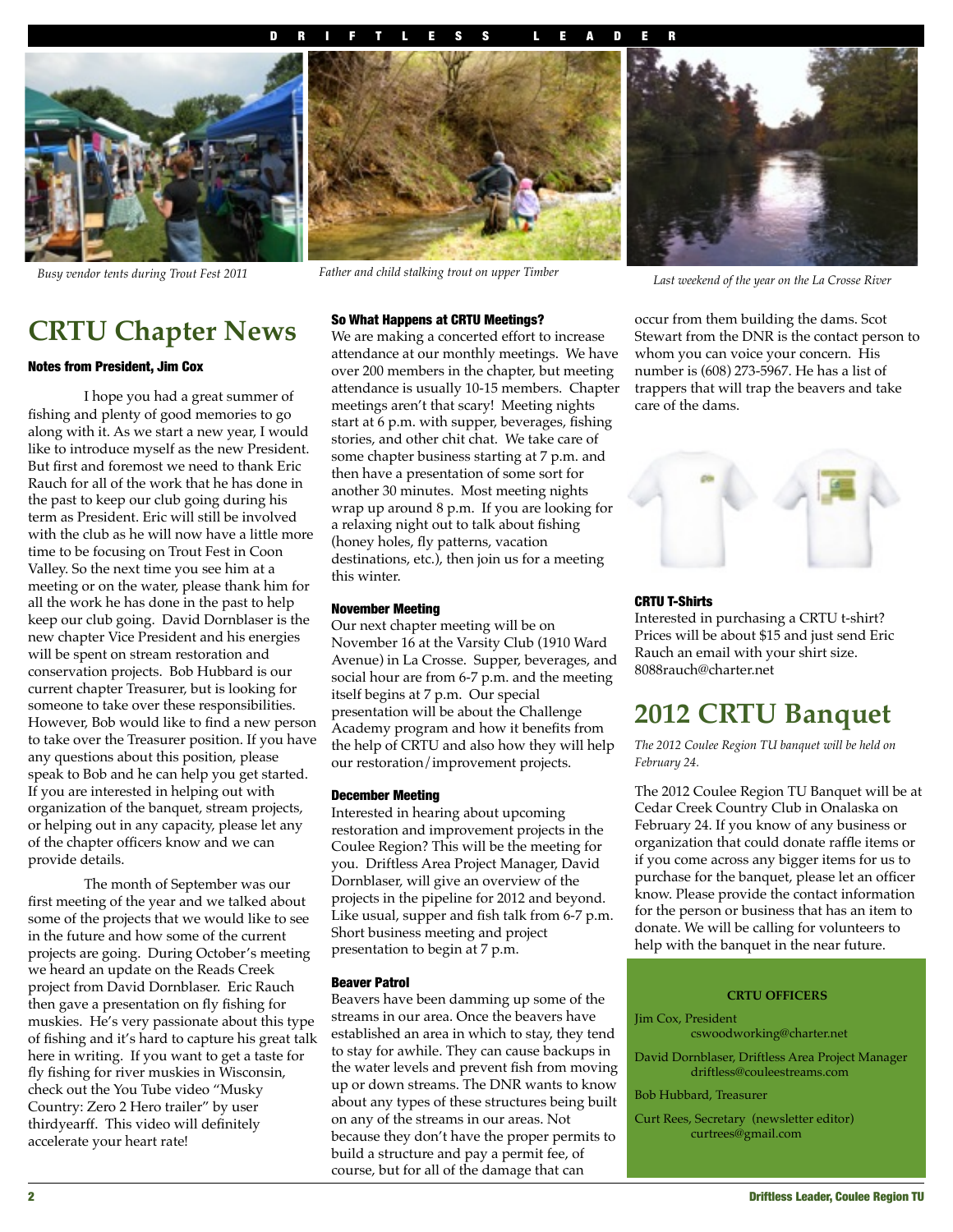## **WI TU Honors Duke Welter**



national Trout Unlimited organization awarded its top volunteer honor to John "Duke" Welter, of Eau Claire, WI. TU President and CEO Chris Wood presented him with the award at the Annual Meeting in Bend, Oregon. The Ray Mortensen Award for Outstanding Volunteer Leadership is granted annually to an individual who has made an extraordinary contribution to local coldwater fisheries conservation efforts.

Duke has spent many years protecting Wisconsin's streams from the impacts of mining, outdated small dams, uncontrolled water bottling, wetland losses, misguided development, and poor land uses. He was one of the leaders of the effort to develop one of TU's most innovative volunteer-driven projects -- the Driftless Area Restoration Effort (TUDARE). Duke also led our grassroots National Leadership Council (NLC) for three years and served on TU's Board of Trustees for seven years. Wisconsin's NLC Representative Bill Heart writes, "Duke has that unique ability to look at a problem or an opportunity, figure out what needs to be done, who to involve, where to find the resources to succeed and then get it done." Past president of the Southeast Wisconsin Chapter Henry Koltz writes, "Quite simply, there is no one who has given more of their life - professionally, personally, publicly and privately - to the mission of coldwater conservation." For this, we congratulate Duke.

Need a trout fishing fix this winter until Wisconsin waters are open again in March? Then check out these two websites from David Dornblasser.

www.couleestreams.com (Still being developed,<br>but keep your eye on this site for specific<br>information about our local water.)

www.uppermidwestflyfishing.com (This site has a fantastic online discussion forum and beautiful photos shared by site users.)

## **Trout fishing in Ireland, much like some days in Wisconsin**

*Curt Rees had high hopes for a day on the water fishing for trout in County Galway, Ireland.* 

This past summer my wife's job took our family to Ireland for the month of June. While we where there



my Father's Day gift was a trout fishing trip with ghillie (their term for fishing guide) Patrick Molloy (pictured left) on Lough Corrib in Western Ireland north of

Galway. Corrib is a large lake with tea colored water and limestone bedrock. In the lake, there is a healthy population of pike, brown trout, and ferox (like a brown lake trout). A lot of fisherman spend most of their time trolling for ferox in the deeper water, but Patrick and I went after the browns in shallower water using tandem dry mayflies fished out of the boat. We'd cast downwind of the boat and then pick up the line as we drifted toward our flies. Wish I could report on the fantastic success we had that day, but we were skunked as we battled a nasty cold front coming through the area. We did raise a few fish and had some blow ups, but it was obvious that nothing was going to turn on anytime soon. Well, what do we do here in Wisconsin after a tough day of fishing? That's right, you climb a high stool



with a good beer and happily complain about how hard you worked with little to show for it. Not the most exciting fish story to share, but certainly is a trip I'd do again.

## **May Pig Roast**

*The spring pig roast will take place on May 19 at the Norskedalen center north of Coon Valley. Put this event on your calendar now so you won't miss it.*

The second annual Driftless TU spring banquet will be Saturday, May 19 at the Norskedalen Nature and Heritage Center outside Coon Valley. There will be a pig roast served alongside other delicious local food (Amish pies!) and beverages. Proceeds from food sales, raffles, and other activities will all benefit local stream improvement work. There will be presentations by the DNR and TU chapters on the upcoming projects. The main events officially begin at 3 p.m., but we highly recommend that you arrive earlier to give you time to tour the Norskedalen grounds and exhibits. Check out www.norskedalen.org for more information about this wonderful place.

This is an open event but we are reaching out to TU members, spouses, friends, DNR staff, other stream professionals, Driftless landowners, and anyone who is interested in conservation and improvement projects in our beautiful Driftless area. Tickets are \$12.50 each and can be purchased via PayPal by visiting www.couleestreams.com or by sending a check (payable to CRTU) to Bob Hubbard at 483 Lark Lane, West Salem WI, 54669.

## **Flies Needed!**

We are again asked to donate some flies to the 2012 State Trout Unlimited banquet that will take place in February. They are asking each club from around the state to have



members tie some of their favorite flies. They are looking for around 70 to 90 flies to be placed in a custom wooden box that was made for the banquet with our club name engraved on

the top. Last year over \$2800.00 was raised because of this part of the banquet.

We are also accepting fly donations for a raffle prize for our own CRTU banquet. If you can do either of these, please let Jim Cox know.